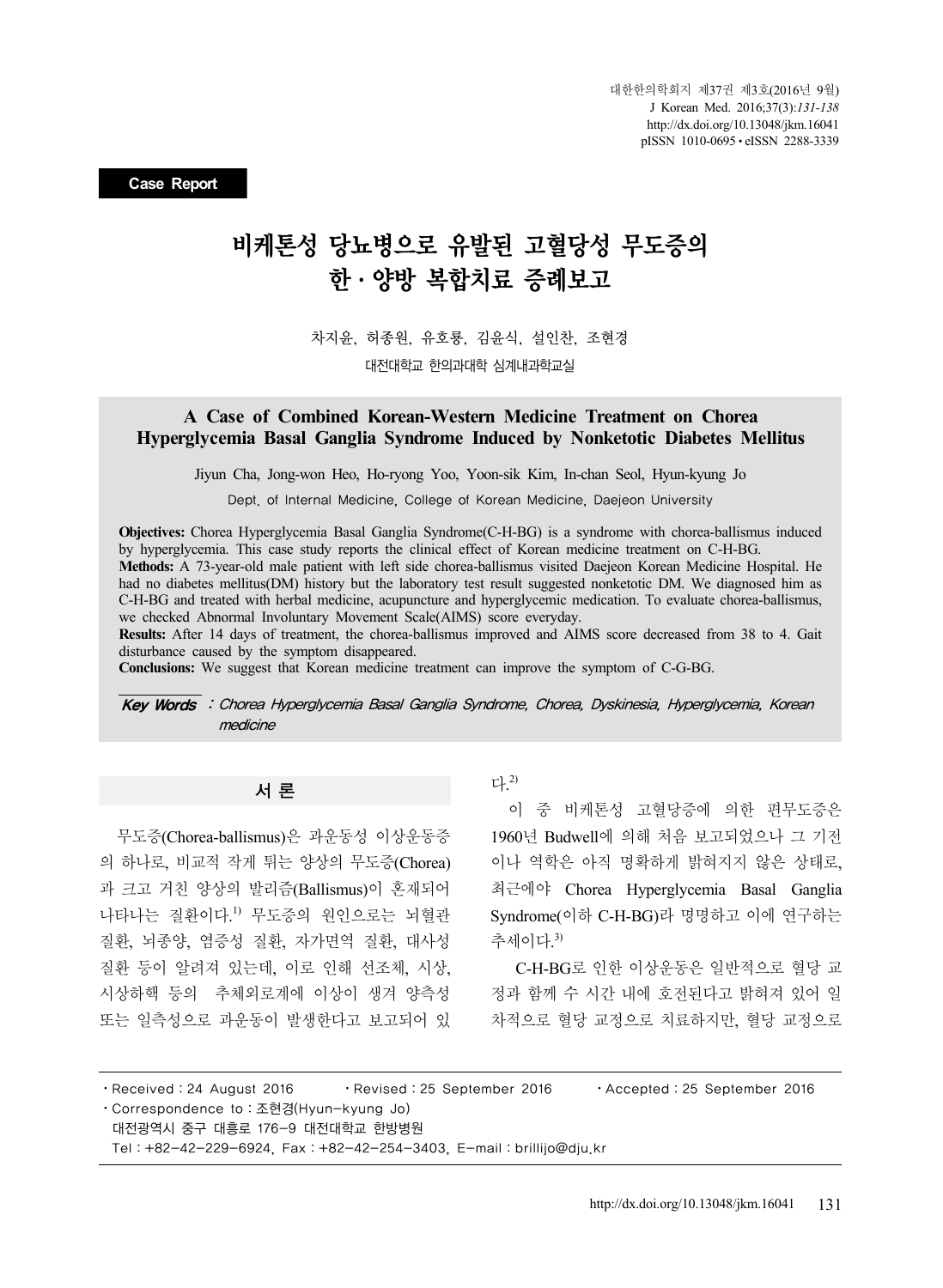호전을 보이지 않는 경우 haloperidol 또는 clonazepam 등의 투약을 병행하는 것으로 알려져 있다. 그러나 C-H-BG에 대한 Ahlskog<sup>4)</sup> 등의 보고에서 약 20%의 환자에서는 혈당 교정 후에도 3개월 이상 편무도증 이 지속되었으며 Oh<sup>5)</sup> 등의 보고에서는 약 13%의 환자는 증상의 재발이 생긴다고 보고되어 있다. 한 의학에서는 C-H-BG의 환자에게 침과 한약을 사용 하여 증상 보고한 증례가 1례3) 보고되어 있는 상태 로 아직까지 관련 연구가 부족한 실정이다.

본 증례에서는 혈당 교정만으로는 수 시간 내에 증 상 소실을 보이지 않은 C-H-BG 환자에게 haloperidol 및 clonazepam의 투약 없이 한약 및 침 치료를 병행 하여, 환자가 불편을 자각하지 못할 정도로 이상운 동이 소실되었다. 이에 본 증례를 보고하는 바이다.

### 증 례

- 1. 환자: 유OO (M/73)
- 2. 주소증: Lt.upper limb chorea-balismus, Lt.lower limb chorea-balismus, Tongue Dyskinesia, Dry mouth, Insomnia, 消穀善飢
- 3. 진단명: Chorea Hyperglycemia Basal Ganglia

Table 1. Vital Sign and Laboratory Test at Admission

#### Syndrome

- 4. 가족력: None
- 5. 과거력: None
- 6. 현병력: 환자는 현 73세 남성으로 특별한 과거력, 가족력, 사회력이 없었으며, 평소 성격은 다소 예 민하고 불면으로 고생하였으며 해왔다. 2015.10.04 급작스럽게 발생한 Lt.upper limb chorea-balismus, Lt.lower limb chorea-balismus, Tongue Dyskinesia 로 별무처치하시다 적극적인 한방치료 위해 2015.10.07. 본원 ER 경유 s-car로 입원하였다.
- 7. 검사소견
	- (1) Vital sign and laboratory test [2015.10.07.] (Table 1)
	- (2) Brain MRI [2015.10.07.] (Figure 1)
	- ① Old lacunar infarctions, both basal ganglia and right PVWM.
	- ② Mild patch high signal intensities on T2WI and FLAIR, both periventricular area. Age related demyelination or small vessel disease.
	- ③ Mild diffuse brain atrophy.
- 8. 한의학적 진찰 및 변증
	- (1) 한의학적 진찰소견: 舌淡紅, 脈弦, 胸脇苦滿,

| Vital sign*     | 130/80-68-20-36.2           |          |                |  |  |
|-----------------|-----------------------------|----------|----------------|--|--|
|                 |                             |          | Normal limit   |  |  |
| Laboratory test | Blood sugar test (mg/dl)    | 628      | 140-200        |  |  |
|                 | Fasting Blood Sugar (mg/dl) | 237      | $80 - 100$     |  |  |
|                 | HbAlc $(\% )$               | 11.8     | $4.0 - 6.2$    |  |  |
|                 | Triglyceride (mg/dl)        | 201      | $36 - 165$     |  |  |
|                 | HDL-Cholesterol (mg/dl)     | 34.5     | $40 - 70$      |  |  |
|                 | $\gamma$ -GTP (IU/L)        | 69       | $0 - 64$       |  |  |
|                 | Total protein $(g/dl)$      | 6.1      | $6.4 - 8.3$    |  |  |
|                 | Albumin $(g/dl)$            | 3.5      | $3.8 - 5.1$    |  |  |
|                 | Total Bilirubin (mg/dl)     | 1.4      | $0.1 - 1.2$    |  |  |
|                 | WBC $(\ell \mu \ell)$       | 12700    | $4500 - 11000$ |  |  |
|                 | $ESR$ (mm/hr)               | 11       | $0 - 10$       |  |  |
|                 | Urine Glucose               | $^{+++}$ |                |  |  |
|                 | Urine Leukocyte             | $^{+}$   |                |  |  |

H high, L low,  $+++$  severe,  $++$  moderate,  $+$  mild,  $-$  non-existed

\* Vital sign is written in blood pressure (mmHg) - pulse rate - respiratory rate - body temperature(℃).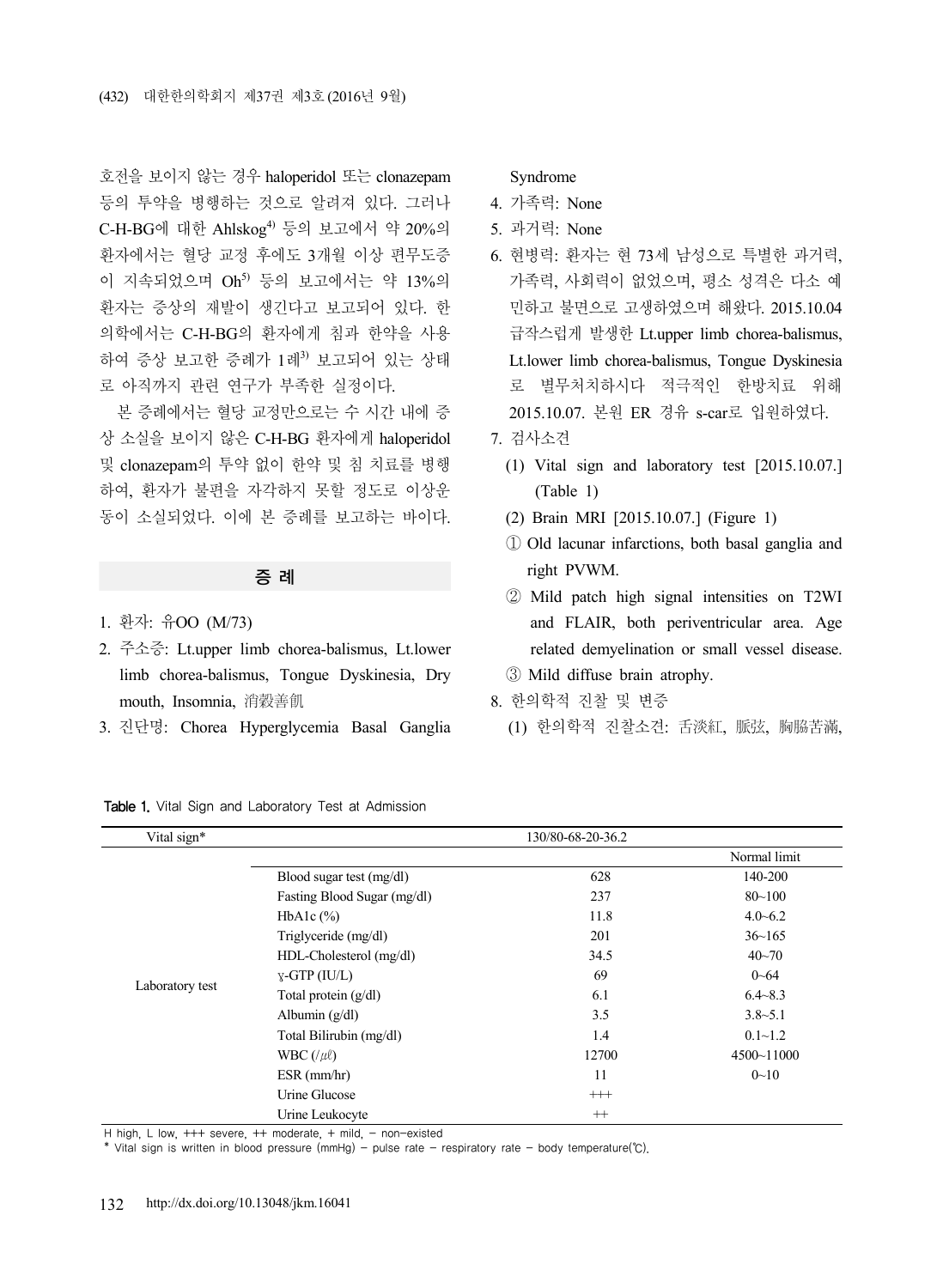

#### Fig. 1. Brain MRI

(A) T1-Weighted image of basal ganglia(BG) and striatum. Old lacunar infarctions of both BG are seen.

(B) T2-Weighted image of BG and striatum. Old lacunar infarctions of both BG are seen.

(C) Old lacunar infarctions of right PVWM are seen on T1-Weighted image.

心下痞硬

(2) 변증: 脾胃積熱, 熱極生風

- 9. 치료내용
	- (1) 치료기간: 2015.10.07. ~ 2015.10.20. (14 days)
	- (2) 치료방법
	- ① 한약치료: 입원기간동안 시호가용골모려탕가 감방(柴胡加龍骨牡蠣湯, Shihogayonggolmoryo -tang, 시호 8g, 반하 6g, 대황(후하), 용골, 모 려분, 계지, 백복령, 생강, 대조, 미삼, 황금 백 복신 4g) 1일 3첩분량을 3회에 나눠 100cc씩 투약하였다.(Table 2)
	- ② 침치료: 입원기간동안 0.25×30mm stainless steel (동방침구제작소 일회용 호침)을 사용하여 양 측 백회(GV20), 태양(EX-HN5), 풍지(GB20), 내관(PC6), 신문(HT7), 합곡(LI4), 태충(LR3), 양릉천(GB34), 족삼리(ST36), 현종(GB39) 등 을 취혈하였다. 매일 2회 일정한 시간(오전 9 시, 오후 1시)에 자침하여 15분간 유침했다.
	- ③ 양약치료: 입원 1일째~6일째 멸균생리식염수 (iv), 입원 2일째부터 Glimepiride 2mg(ac1-0-0), Metformin hydrochloride 1000mg(pc1-0-1) 투 약하였다.

Table 2. Composition of Shihogayonggolmoryo-tang

| Scientific name               | Amount(g) |  |  |
|-------------------------------|-----------|--|--|
| Bupleuri Radix                | 8         |  |  |
| Pinelliae Rhizoma             | 6         |  |  |
| Rhei Radix et Rhizoma         | 4         |  |  |
| Fossilia Ossis Mastodi        | 4         |  |  |
| Ostreae Testa                 | 4         |  |  |
| Cinnamomi Ramulus             | 4         |  |  |
| Poria Sclerotium              | 4         |  |  |
| Zingiberis Rhizoma Recens     | 4         |  |  |
| Zizyphi Fructus               | 4         |  |  |
| Ginseng Radix Palva           | 4         |  |  |
| Scutellariae Radix            | 4         |  |  |
| Poria Sclertum cum Pini Radix | 4         |  |  |

치료경과 평가를 위해 Abnormal Involuntary Movement Scale(AIMS)을 매일 측정하였다.(Table 3) 11. 치료경과

입원 당일, 환자는 좌측 상하지를 내던지거나 배 배 꼬는 듯한 무도증이 모든 관절에서 쉼없이 나타 나 일상생활이 불가능한 상태였으며, 혀로 계속해서 입맛을 다시는 양상의 이상운동을 함께 보였다. AIMS에 근거하여 환자의 이상운동을 평가했을 때 40점 만점에 38점을 기록했다. 또한 근래 하루 평균 수면시간이 4시간 가량에 불과해 불면을 호소하였

10. 평가방법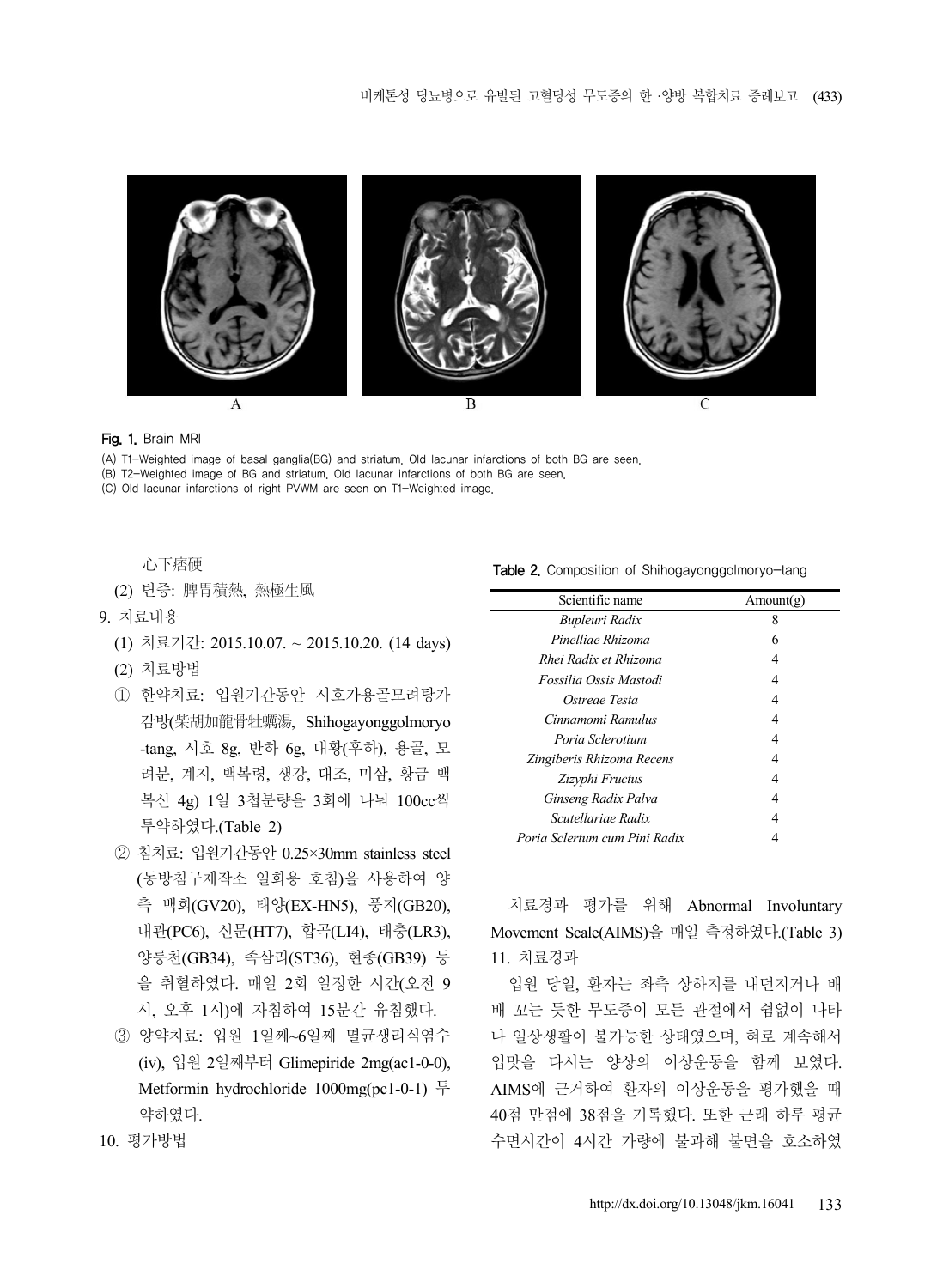|                            | Muscles of Facial Expressions             | 01234    |
|----------------------------|-------------------------------------------|----------|
|                            | Lips and Perioral Area                    | 01234    |
| Facial and Oral Movements  | Jaw                                       | 01234    |
|                            | Tongue                                    | 01234    |
|                            | Upper (arms, wrists, hands, fingers)      | 01234    |
| <b>Extremity Movements</b> | Lower (legs, knees, ankles, toes)         | 01234    |
| <b>Trunk Movements</b>     | Neck, Shoulders, Hips                     | 01234    |
|                            | Severity of abnormal movements overall    | 01234    |
| Global judgement           | Incapacitation due to abnormal movements  | 01234    |
|                            | Patient's awareness of abnormal movements | 01234    |
|                            | Current problems with teeth/or dentures   | YES / NO |
| Dental status              | Are dentures usually worn?                | YES / NO |
|                            | Endentia?                                 | YES / NO |
|                            | Do movements disappear with sleep?        | YES / NO |

#### Table 3. Abnormal Involuntary Movement Scale(AIMS)

0=None, 1=Minimal, 2:Mild, 3:Moderate, 4:Severe

Table 4. Improvement of Abnormal Involuntary Movement Scale(AIMS) and Sleeping Hours

|                        |                                                                   | Day 1 | Day 2 | Day 6 | Day $10$ | Day 14 |
|------------------------|-------------------------------------------------------------------|-------|-------|-------|----------|--------|
| <b>AIMS</b><br>(score) | Facial & oral movements<br>Extremity movements<br>Trunk movements | 16    |       |       |          |        |
|                        |                                                                   |       |       |       |          |        |
|                        |                                                                   |       |       |       |          |        |
|                        | Global judgement                                                  |       | 10    |       |          |        |
|                        | <b>Total AIMS</b>                                                 | 38    | 32    | 35    |          |        |
| Sleeping hours (hrs)   |                                                                   |       |       |       |          |        |

으나, 수면 중에는 이상운동을 보이지 않았다. 이 외 에 안면 및 사지의 위약감은 없었으며 의식은 명료 하였다.

입원 2일째, 본원에서 혈당 조절을 시작하자 좌측 상지의 비특이적 이상운동의 빈도와 강도가 줄어들 기 시작하였으며, AIMS는 32점으로 입원일에 비해 호전을 보이기 시작했다.

입원 6일째, 지속적인 혈당 조절으로 혈당 상승은 입원 시에 비해 양호하였지만, AIMS는 35점으로 증가하는 양상을 보였다. 그러나 입원 7일째부터 다 시 이상운동이 눈에 띄게 감소하는 경향을 보였다.

입원 10일째, 왼손으로 물건을 집거나 보행에 불 편이 없었다. AIMS는 15점으로 입원 당시에 비해 절반 이하로 이상운동은 줄었으나, 안정 시에 좌측 견관절을 간헐적으로 씰룩거리거나 발목을 까딱거 리는 증상은 남아있었다. 혈당은 공복혈당 116mg/dl



로 비교적 안정적으로 유지되었고, 口渴 역시 호전 되었으며 수면시간은 7시간 가량으로 不眠으로 인 한 불편 역시 거의 느끼지 않았다.

입원 14일째, 환자가 좌반신 이상운동을 크게 느 끼지 않는 정도로 증상이 호전되었다. AIMS는 4점 으로, 혀를 날름거리는 양상은 보이지 않았으며 아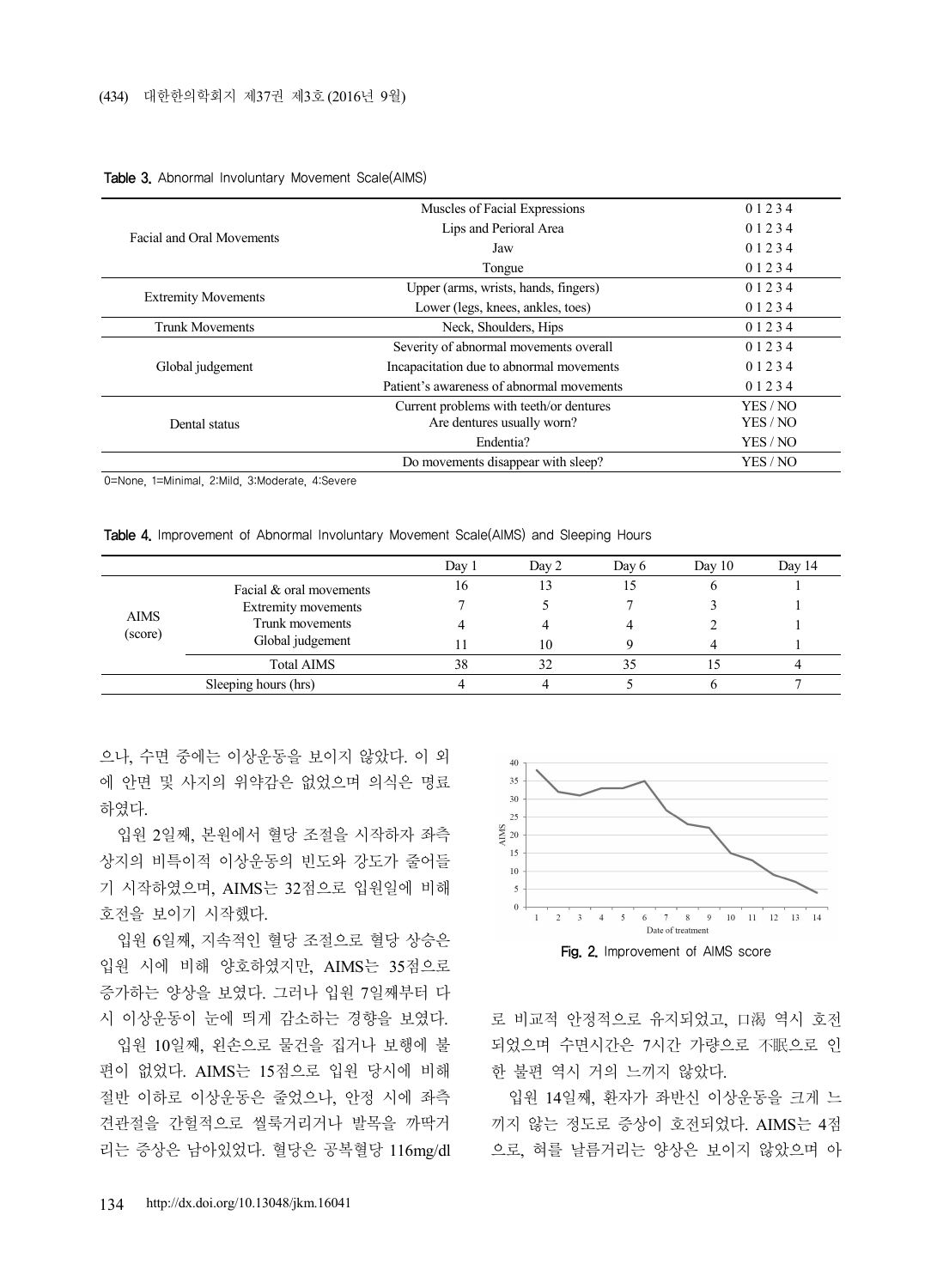주 드물게 왼쪽 어깨를 씰룩거리는 정도의 이상운동 만이 남아있는 상태였다. 환자는 부축 없이 스스로 안정적인 보행 및 좌반신의 움직임이 가능하여 일상 생활에 불편이 없는 상태로 퇴원하였다.(Table 4, Figure 2)

### 고 찰

무도증(Chorea-ballismus)은 드물게 나타나는 과 운동성 이상운동 질환으로, 일반적으로 비교적 작게 튀는 듯한 양상의 무도증(Chorea)과 근위부 위주로 보다 크고 거친 양상으로 나타나는 발리즘 (Ballismus)이 혼재되어 나타난다. 두 증상은 병태생 리학적으로 큰 차이가 없으며, 주로 선조체, 시상, 시상하핵 등의 병변에 의해 나타난다. 1)

편무도증(Hemiballism-Hemichorea)은 뇌경색, 뇌 혈관기형 등의 뇌혈관 질환 또는 뇌종양, 중추 신경 계의 염증성 질환, 결절성뇌경화증과 같은 대뇌 기 저핵의 국소병변으로 발생할 수 있으며, 전신홍반성 낭창, 베체트씨 병 등의 면역 이상질환 또는 갑상선 기능항진증, 고혈당 등의 대사성 질환에서도 나타날 수 있다. 2)

이 중 비케톤성 고혈당증에서 유발되는 무도증은 1960년 Budwell에 의해 처음 보고되었는데, 주로 고령층에 발생하며 상대적으로 여성에게서 더 높은 빈도를 보였다. 6) 국내에서는 수십례의 증례보고가 있 을 뿐 자세한 역학적 조사 및 유병률에 대한 보고는 이뤄지지 않았으나, 근래에 이르러 Chorea Hyperglycemia Basal Ganglia Syndrome(이하 C-H-BG)라는 이름으 로 하나의 질환으로 분류되어 연구되는 추세이다. 3)

C-H-BG의 임상적 양상은 대사성 질환임에도 대 개 편측성으로 나타나는 무도증이 나타나며, 일반적 으로 수면 중에는 이상운동이 경감되는 경향을 보인 다. 또한 일반적으로 발병일 처음 측정한 혈당이 300mg/dL 이상으로 측정되는 비케톤성 고혈당증이 나타난다고 보고되어 있다.

일반적으로 C-H-BG 환자들은 뇌 자기공명영상 (magnetic resonance imaging, MRI)에서 대측 대뇌 기저핵 또는 선조체에서 T1강조영상에서 고신호강 도 및 T2강조영상에서 저신호강도를 보인다.<sup>7)</sup> 그러 나 발병 초기에 T1강조영상에서 대측 기저핵 고신 호강도를 보이지 않는 C-H-BG 환자에 대한 Bin 등 의 보고 $^{8}$  등 C-H-BG 환자의 특징적 영상소견과 일 치하지 않는 증례들이 다수 있어, 발병 초기 시행한 T1 및 T2 강조영상을 진단의 절대적 기준으로 삼기 는 어렵다.

C-H-BG의 병리학적 기전은 아직 명확하게 밝혀 지지 않았으나, 많은 연구에서는 대뇌 기저핵에서의 gamma-aminobutyric acid(GABA)의 결핍을 C-H-BG 의 원인으로 추측하고 있다. 이 기전에 따르면 고혈 당 상태가 지속되면 Krebs 회로가 비활성화되어, 기 저핵의 신경세포는 케톤체, GABA 등을 대체 에너 지원으로 사용하는 혐기성경로를 통해 에너지를 얻 게 된다. 그 결과 기저핵의 GABA는 감소하지만 비 케톤성 고혈당에서는 acetate가 빠르게 제거되어 GABA의 재합성이 이뤄지지 않고, 이로 인해 시상 하핵에 대한 억제가 증가되어 과운동을 초래한다. 동시에 GABA의 대사산물인 succinic acid이 기저핵 에 축적되어 대사성 산증이 유발되고, 이러한 과정 에서 기저핵 신경세포는 에너지 필요량의 10-40%에 불과한 에너지만을 공급받게 되어 기저핵의 변성이 일어나게 된다. 결과적으로 대뇌 기저핵에서 GABA 의 결핍과 기저핵 변성이 무도병양 이상운동을 유발 한다고 볼 수 있다. 9) 그러나 이 가설은 대사성 질환 임에도 불구하고 C-H-BG 증상이 대부분 편측성으 로 발병한다는 특징과, GABA의 재합성이 가능한 케톤성 고혈당증에서 역시 C-H-BG가 발생한 증례 10), 또한 C-H-BG가 고혈당 교정 후에도 지속되는 증례4)들을 충분히 설명할 수 없다. 이에 최근에는 C-H-BG와 뇌혈관질환의 연관성이 설득력을 얻고 있으며, 이는 기저핵의 점상출혈 또는 뇌허혈을 주 요 원인으로 지목한다. 점상출혈 가설에서는 고혈당 시의 혐기성경로 에너지 생성 결과 초래된 대사성 산증이 혈관 내피세포를 손상시켜 기저핵의 점상출 혈이 생겨서 무도병이 발생한다고 하며, C-H-BG 환 자 사후 뇌 조직 생검 상 기저핵 점상출혈을 발견한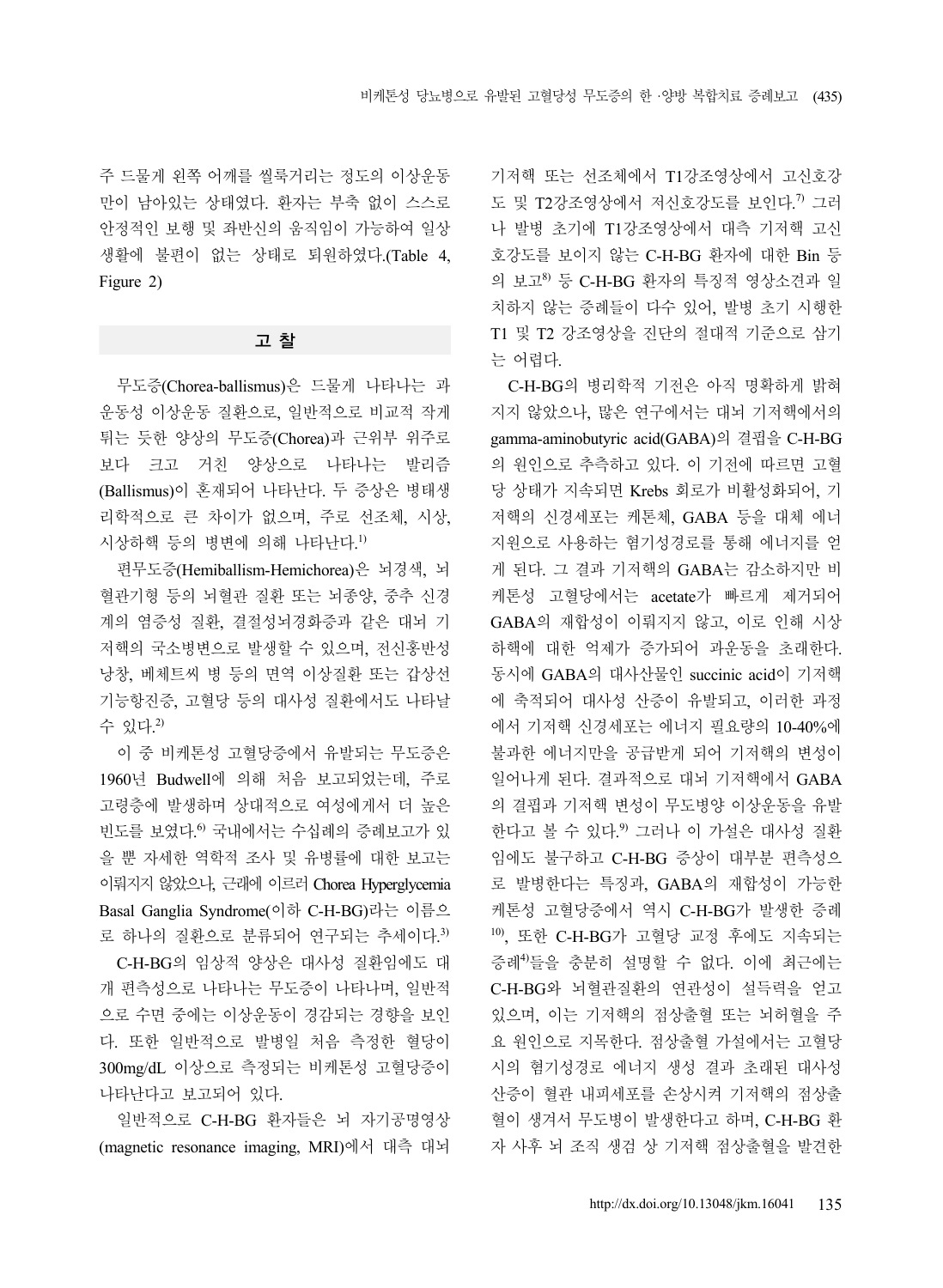병리보고가 이를 뒷받침한다. 11) 반면 뇌허혈 가설에 서는 고혈당으로 인한 혈액의 과점도와 이로인한 기 저핵의 저관류 상태를 C-H-BG의 원인으로 지목하 며, 일반적인 C-H-BG 환자의 영상의학적 검사상 대 측 기저핵에서 뇌허혈로 인한 세포독성 부종을 시사 하는 Diffusion-weighted MR imaging(DWI) 상 고 신호강도와 Apparent Diffusion Coefficient(ADC) value 감소소견이 보이는 것12)과 함께, C-H-BG 환 자 사후 뇌 조직 생검 상 뇌허혈 손상을 시사하는 성상교세포증이나 신경교증이 관찰되지만 출혈의 흔적을 발견하지 못한 병리보고13, 14)를 근거로 들고 있다. 이 외에도 C-H-BG 환자의 Brain MRI T1강조 영상에서 나타난 대측 바닥핵의 고신호강도 음영을 교뇌외수초 용해 또는 석회화 등에 의한 것으로 보 는 가설이 있으나, 모두 아직 가설에 불과할 뿐 명 확하게 밝혀지지는 않았다. C-H-BG의 기전으로 가 장 주목받는 고혈당, 점상출혈 가설이나 뇌허혈 가 설 모두 완벽하게 원인을 설명하지 못하므로, 최근 에는 세 가지가 단독 혹은 병발하며 시너지효과를 내어 C-H-BG를 유발하는 것으로 보아 치료적 관점 역시 다각적으로 접근하는 경우가 많다.

대부분의 경우에서 C-H-BG는 혈당의 교정으로 수 시간 내에 증상 호전을 볼 수 있으므로 양방적 치료에서는 1차적으로 혈당강하제를 이용한 빠른 혈당조절이 중요하다. 그러나 약 20%의 환자는 혈 당이 교정되어도 3개월 이상 증상이 지속될 수 있고 혈당이 이미 교정된 후에 편무도증이 발생하는 경우 도 알려져 있어<sup>4</sup>, 증상 조절이 잘 되지 않는 환자의 경 우에는 도파민 수용체 차단제인 haloperidol 또는 항전 간제인 clonazepam 등의 투약을 병행하기도 한다.

당뇨는 한의학에서 消渴에 준하여 치료해왔으며 口渴, 胸中煩燥 등을 주소로 하는 上消, 多食 및 消 穀善飢와 便秘, 逐日消瘦 등을 주소로 하는 中消, 渴 而欲飮과 多尿 등을 주소로 하는 下消로 나눌 수 있 다. 消渴의 원인은 肝火熾盛, 腎水不足, 脾胃積熱, 心火偏性, 飮食失節, 心志失常 등이 있는데, 이 중 脾胃의 積熱로 消渴이 나타나는 경우 음식물을 消穀 腐熟하는 脾胃의 작용이 지나치게 왕성해 消穀善飢 하지만 脾胃의 積熱로 인해 津液이 고갈되어 脾가 肌肉을 영양할 수 없어 오히려 몸이 마르게 된다고 하였다. 15)

한의학에서는 떨림 양상의 불수의운동을 振顫, 振 掉의 범주로 볼 수 있으며, 대개 상하지의 말단 부 위 위주로 떨림이 나타나지만 심한 경우 머리, 안면, 혀, 체간부에서 동반될 수 있으며 경련이나 項强, 四 肢拘急을 겸하기도 한다. 한의학에서 振顫을 최초로 언급한 「素問 · 至眞要大論」에 "諸風掉眩 皆屬於肝" 이라 하여 振顫을 주로 風의 병으로 보았으며, 이 외에도 火, 痰, 瘀 등의 병인이 있어 肝腎不足, 氣血 兩虛, 痰熱動風 등의 병기와 관련이 있다고 보았다. 이 중 특히 갑작스럽게 발병한 振顫의 경우, 熱이 심하여 내부에 쌓여서 陽盛風動하고 筋脈失養하여 떨림을 유발하는 경우가 많아 주로 淸熱, 熄風하는 치법을 쓸 수 있다. 16)

환자는 내원 전일 갑자기 좌측 상하지와 안면에 振顫 양상의 이상운동이 발생하였고, 체격이 마르고 평소 예민한 성격이었으며 舌淡紅, 脈弦, 胸脇苦滿, 心下痞硬 등을 겸하였다. 또한 口渴, 便泌 및 不眠 등의 熱證 양상을 보였고, 최근 消穀善飢하여 밤마 다 다량의 포도를 섭취한 생활 습관이 있었음에도 마르고 수척하여 脾胃積熱로 인한 消渴이 있다고 생 각되었다. 脾는 四肢의 本이므로 熱로 인해 脾의 기 능과 津液의 흐름이 원활하지 않으면 四肢의 운동장 애를 유발할 수 있고, 특히 脾胃積熱이 극심하면 風 이 動하여 風, 熱이 經絡을 막아 筋脈失養하여 급작 스럽게 四肢振動, 頭搖動 등의 振顫이 나타날 수 있 다. 이에 본 환자의 증상을 脾胃의 積熱로 熱極生風 하여 발생한 振顫으로 생각하여, 熱證의 제반 증상 을 다스리면서 重鎭安神 하는 시호가용골모려탕 가 감방을 사용하였다.(Table 2)

시호가용골모려탕 가감방은 시호, 황금, 반하, 인삼, 대조, 감초, 생강으로 구성된 소시호탕의 가 감으로 이루어졌다. 본 방은 소시호탕의 淸流少陽, 扶正祛邪 작용 및 시호로 肝火를 瀉하고 대황으로 瀉熱하며 계지로 通陽한다. 또한 용골과 모려로 重 鎭安神하여 중추신경억제작용이 있어 不眠, 動悸,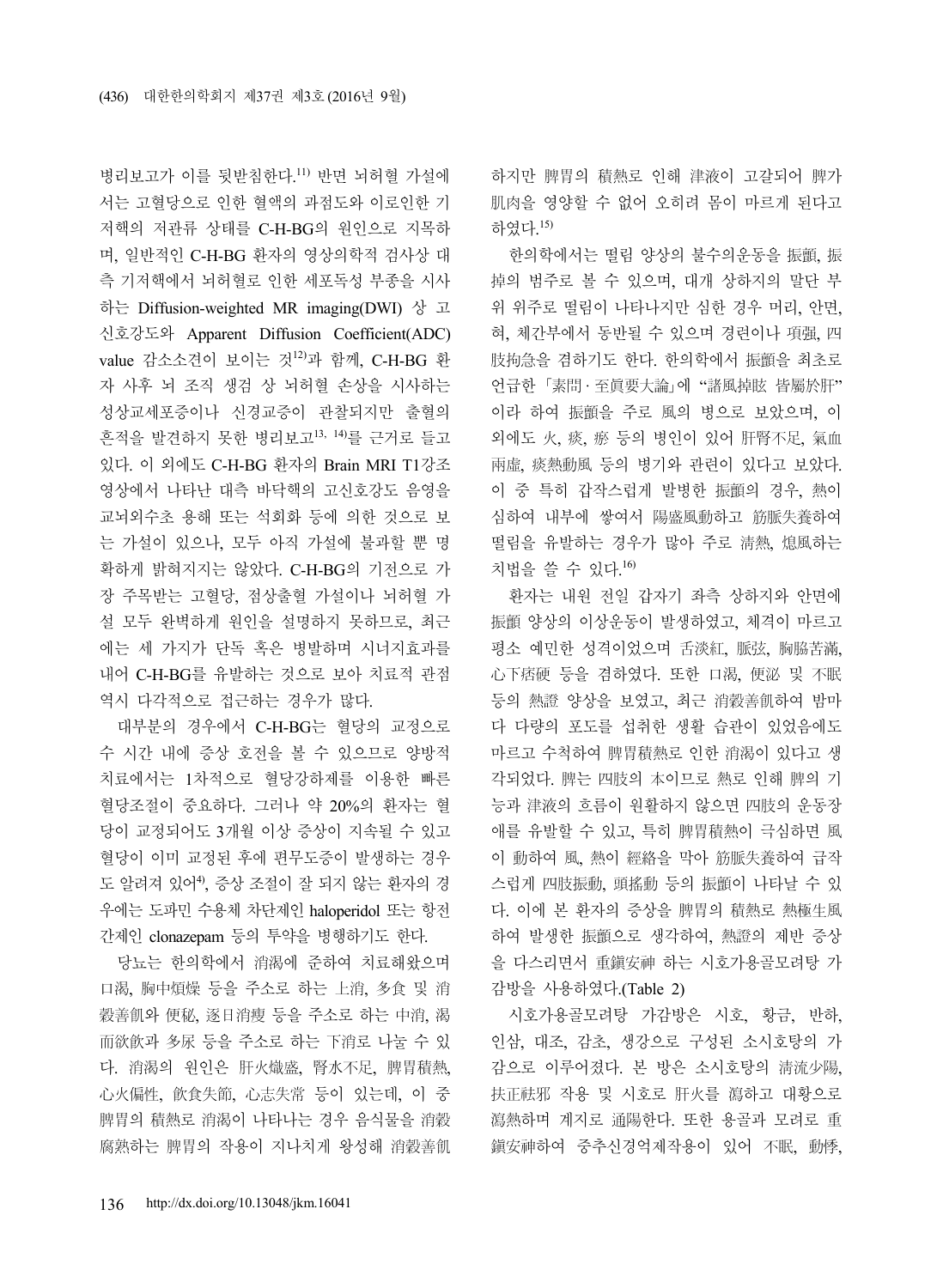便秘 등을 동반하는 뇌졸중, 고혈압, 동맥경화증 및 實證의 신경학적 질환에 다용하며17), 風動하여 나타난 과운동증을 억제할 수 있어 Seo 등은 본방 으로 본태성 진전 환자를 치료한 증례를 보고18)하 였다. 이에 熱證 경향의 환자의 外證을 다스리면서 진전을 치료하기 위해 본 약을 투약하였다.

본 환자는 갑작스럽게 시작된 좌상하지의 편무도 증 및 혀의 이상운동을 주소로 내원하신분으로, 입 원시 AIMS score 38점으로 평가되었다. 당뇨의 과 거력은 없었으나 입원시 혈당 628mg/dl 및 혈액검 사 상 HbA1c가 11.8%로 오랫동안 고혈당 상태였던 것으로 사료되었다. 환자는 Brain MRI 상 old infarction의 소견만 있을 뿐 C-H-BG의 전형적인 영 상의학적 소견을 보이지는 않았으며, 편무도증을 유 발할만한 뚜렷한 뇌혈관질환의 소견이나 유전적 무 도병의 병력은 없었지만 혈당의 교정과 함께 증상의 호전을 보였기에, 고혈당으로 유발된 C-H-BG로 생 각하였으며, 적극적인 혈당관리 및 한방치료를 병행 하였다.

약 2주간 혈당강하제 및 한약과 침 치료를 병행 한 치료 이후 환자는 이상운동증이 AIMS 4점으로 호전되었고, 드물게 왼쪽 어깨를 씰룩거리는 양상은 관찰되었으나 스스로 거의 불편함을 느끼지 않는 정 도로 호전되어 퇴원하였다. 口渴, 消穀善飢, 便秘의 증상 역시 호전되었으며, 不眠으로 오랜 기간 고생 하였으나 퇴원 당시에는 하루 7시간가량의 적절한 수면 패턴이 유지되었다.

# 결 론

C-H-BG는 아직까지 기전이 명확하게 밝혀지지 않은 드문 질환이다. 치료를 위해 고혈당, 뇌허혈 및 점상출혈 등의 여러 원인인자들의 복합적 조절이 필 요하지만, 혈당조절만으로 증상호전을 보이지 않을 수 있으며 만성적인 무도증을 후유증으로 진행되기 도 한다. C-H-BG에 대한 보고는 국내외에 수 십례 정도에 불과하며 한의학적 치료에 대해서는 1례만 이 보고된 상태이다.

본 증례에서는 Brain T1 및 T2 강조영상에 전형 적인 영상의학적 소견을 보이지 않은 C-H-BG 환자 에게 haloperidol이나 clonazepam 투약없이 한·양방 복합치료를 통해 유의미한 증상호전을 경험하였기 에 문헌고찰과 함께 보고하는 바이다. 본 증례는 단 1례에 불과하다는 한계를 갖고있어, 추후 C-H-BG 의 기전과 한의학적 치료에 대한 보다 많은 연구가 더 필요하다고 사료된다.

#### 참고문헌

- 1. Son JY, Yoon HJ, Lee SG, Lee BJ, Lee KS. Clinical Study of 1 case of Hemiballism -Hemichorea-Orofacial Dyskinesia*.* Korean J. Orient.Int. Med. 2006;27(4):1027-34.
- 2. Dewey RB, Jankovic J. Hemiballism-hemichorea: clinical and pharmacologic findings in 21 patients*.* Archives of Neurology. 1989;46(8): 862-7.
- 3. Yoon KS, Hyeong PJ, Hyun AJ, Jae1 JJ, Min LS, Won KJ, et al. A case report of a right-sided hemichorea patient diagnosed with chorea hyperglycemia basal ganglia syndrome : A combined western-Korean medicine approach*.* The Acupuncture. 2016; 33(1): 117-25.
- 4. Ahlskog JE, Nishino H, Evidente V, Tulloch JW, Forbes GS, Caviness JN, et al. Persistent chorea triggered by hyperglycemic crisis in diabetics. Movement disorders. 2001;16(5): 890-8.
- 5. Oh SH, Lee KY, Im JH, Lee MS. Chorea associated with non-ketotic hyperglycemia and hyperintensity basal ganglia lesion on T1-weighted brain MRI study: a meta-analysis of 53 cases including four present cases*.* Journal of the neurological sciences. 2002; 200(1):57-62.